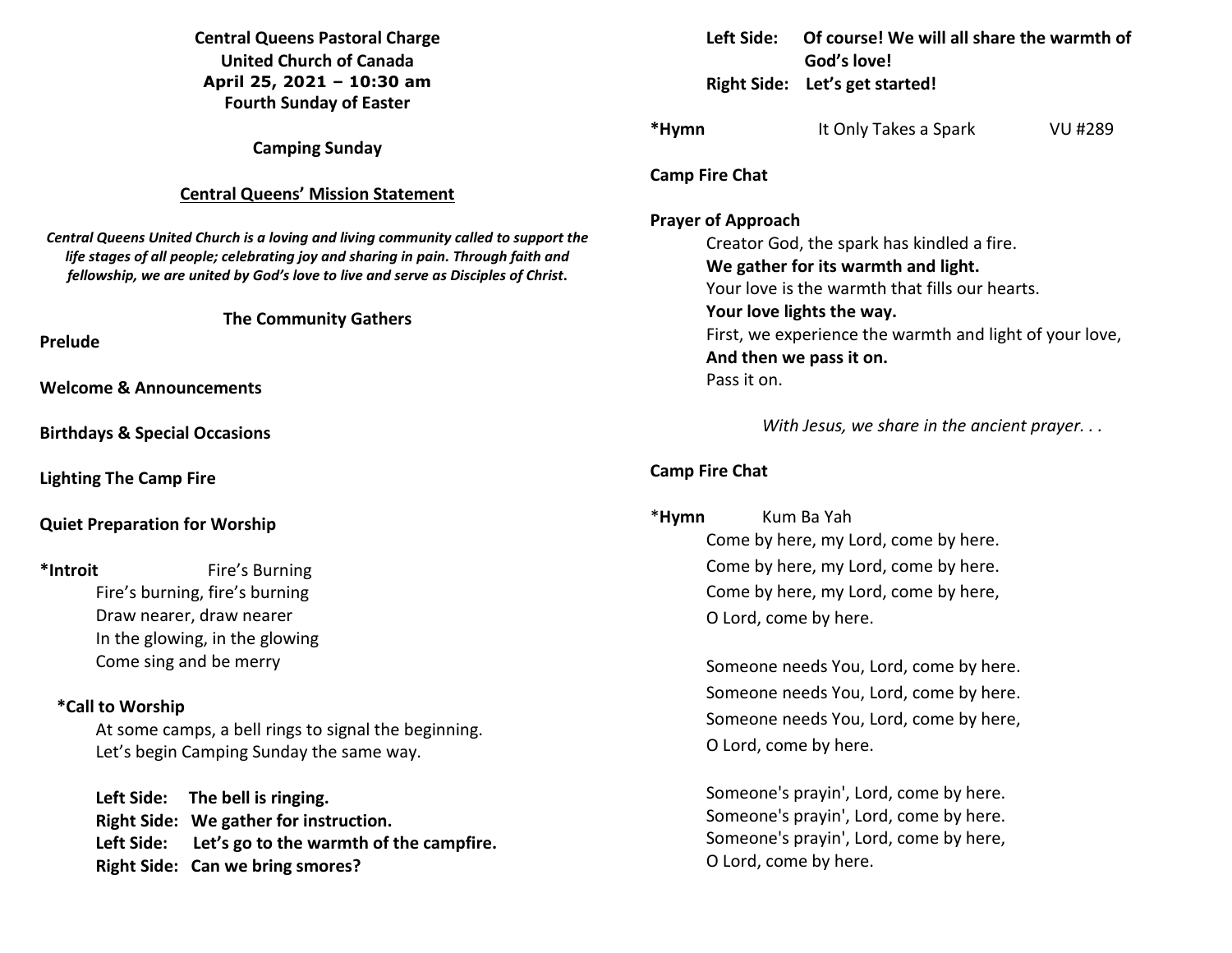| Someone's cryin', Lord, come by here. |
|---------------------------------------|
| Someone's cryin', Lord, come by here. |
| Someone's cryin', Lord, come by here, |
| O Lord, come by here.                 |

#### **Prayer of Confession**

 **Dear God, we love your creation, yet sometimes refuse to care enough for it. We love our neighbours as you have taught us, yet sometimes we hurt them or refuse to allow our differences to transform us. Your love for us surrounds us in every way, yet sometimes we fail to acknowledge it. Out of your timeless greatness, dear God, please keep loving and forgiving us. Guide us to do, say, and think according to your will. Guide us to live in respectful relationship with creation. And when there are temptations or other examples to follow that lead us away from you, we ask that you set us aright, yet again. Our trust in you is complete. Amen.** 

**Assurance of God's Blessing** 

| <b>Sung Response</b>                   |                                   | Halle Halle Halle         | VU #958 |  |  |
|----------------------------------------|-----------------------------------|---------------------------|---------|--|--|
| God's Children / Hymn                  |                                   | This Little Light of Mine |         |  |  |
| <b>Scripture</b>                       | John 15:1-8                       |                           |         |  |  |
| <b>Hymn</b>                            | What Does the Lord Require of You |                           | VU #701 |  |  |
| <b>Exploring God's Wonderous World</b> |                                   |                           |         |  |  |
| <b>Invitation to Offering</b>          |                                   |                           |         |  |  |

**Offertory Prayer Loving God, accept the gifts of our time, talent, and tithes for the work of your church, in this community and beyond. We share what we have so that the warmth and light of your love will spread to everyone, and we shout from the mountaintops:** *Pass it on***. Amen. Prayers For Others Hymn** Draw the Circle Wide MV #145 **\*Blessing** \***Sung Benediction** Go Now In Peace VU #964 \***Choral Benediction** 

**Postlude \*** Please stand as you are able

- **Ministers** All of us **Clergy**Office Hours Tuesday, Wednesday & Thursday Office Phone 902-964-2291 Email minister@cquc.ca **Ministry of Music**
- Phone 902-782-9222

# **Church Office**

**Office Hours** 

 **Kirk Neville**Website <u>https://cquc.ca/index.htm</u>

Email nevillejk@hotmail.com

**Rev Greg Davis**

9 am – 12 pm

# Wednesday & Thursday 9 am – 12 pm Phone 902-964-2221 Email **Email** office@cquc.ca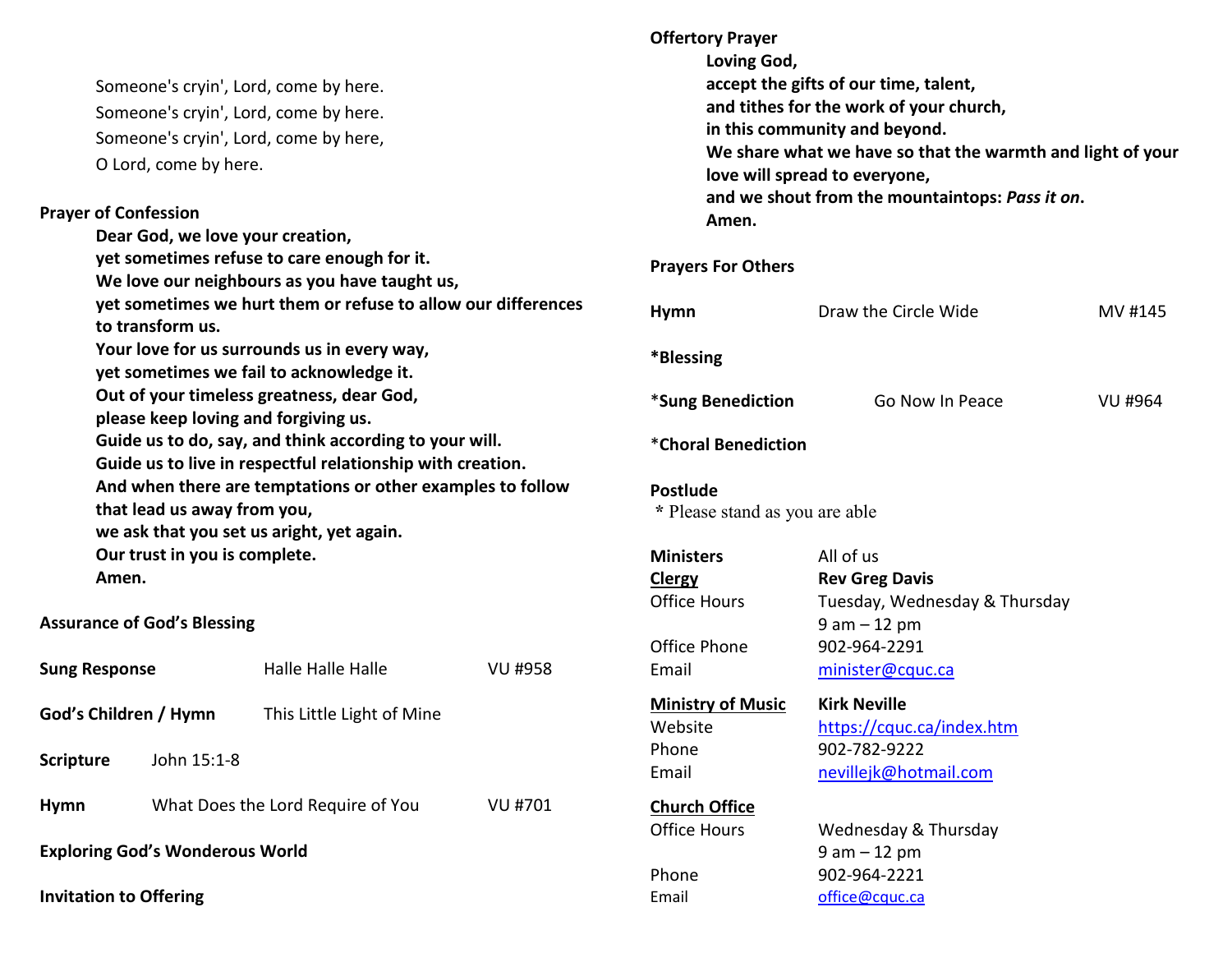**Warm Welcome to All** – We are glad you are here as a visitor, a seeker,someone looking for a new church home, or as a regular worshiper. All are welcome.

**Today's Bulletins** are placed in honor of the Rev Dr. Kyle Wagner who is Rector of Christ Church in Dartmouth, NS and son of Rev. Barb and the late Rev. Charles Wagner.

Today's bulletins are also placed in loving memory of Connie Clark. Presented by Wendell Clark and Clark and Sheryl MacLeod and Family. In loving memory of Henry & Irene Godfrey. Lovingly remembered by Ronnie & Helen Godfrey and Family.

**Vacation** –Greg will be away next Sunday. Rev. Barb Wagner will be leading us in worship next Sunday, May  $2^{nd}$ .

## **Life and Work of Our Church**

**Greg's Office Hours:** Tuesday, Wednesday and Thursday from 9 am – 12 pm. If anyone is in the hospital or would like a visit from Greg, please call him at 902-964-2291. If you wish to meet with Greg outside the scheduled hours, please call 902-964-2291 or email minister@cquc.ca for an appointment.

**In-Church Services:** Registration is **required**. To registration, please call 902-964-2221 or email office@cquc.ca. Masks **are required**. If you are registering **after 12 pm Thursday**, please text or call Velda at 902-940- 7674.

**Prayer Shawls & Baby Blankets** – Our supply of prayer shawls and baby blankets is getting low. Anyone who is interested in knitting or crocheting some or donating the yarn are asked to bring them to the office. Thank you for your help in this important ministry.

**FundScrip** –Next order date will be May 2<sup>nd</sup>. You can reach Janet by email (jhowes1969@gmail.com) or by phone (902-393-1527). Ordering will be every 2 weeks. E-transfers accepted.

**Central Queens United Church Roast Beef Dinner** – Central Queens United Church is holding their Spring Take-Out Roast Beef Dinner on Saturday, May 15<sup>th</sup>. Tasty hot roast beef with all the trimmings including a delicious dessert! Ticket prices: \$16/adult, \$7/child (6-12 yrs.), free for children under 6 yrs. of age. If possible, volunteer staff working at the roast beef dinner on May 15<sup>th</sup> are asked to pick up their dinners at 6:30 pm after the public is served. Thank you.

**\*\*\* Please note**: This dinner is TAKE-OUT ONLY due to Covid-19 concerns. Customers should remain in their cars and dinners will be delivered to them.

*Three Take-Out Times*: 3:30, 4:30, and 5:30 pm To order tickets, call Lois at 902-621-0669 or Debbie at 902-964-2882.

**Pop Can Pull Tabs** – George Mason is collecting pop can pull tabs which are then given to the Daughters of the Nile women's organization. The funds then go to the Shriners Hospital in Montreal where they are used to buy reading materials for the children in the hospital. Your can tab collections can be dropped off here at the church.

**E-Transfers** – Central Queens United Church is now set up to accept E-Transfers. If you wish to give your offerings through E-Transfer, please send via email to veldabertram@gmail.com.

**Weekly Bulletins** can be sponsored by you in celebration or remembrance of a loved one. There is a signup sheet on the table at the back of the sanctuary. Cost is \$20.00.

**Central Queens Emmaus Walkers** – Come join us as we walk and chat every Thursday at 12 pm. Please check Facebook each week to see where we will be meeting. All are welcome.

**Bookworms United** – The April meeting for Bookworms United will be this Wednesday, April 28<sup>th</sup>, at 10:30 pm. The book that will be discussed is THE BEST KIND OF PEOPLE by Zoe Whittall.